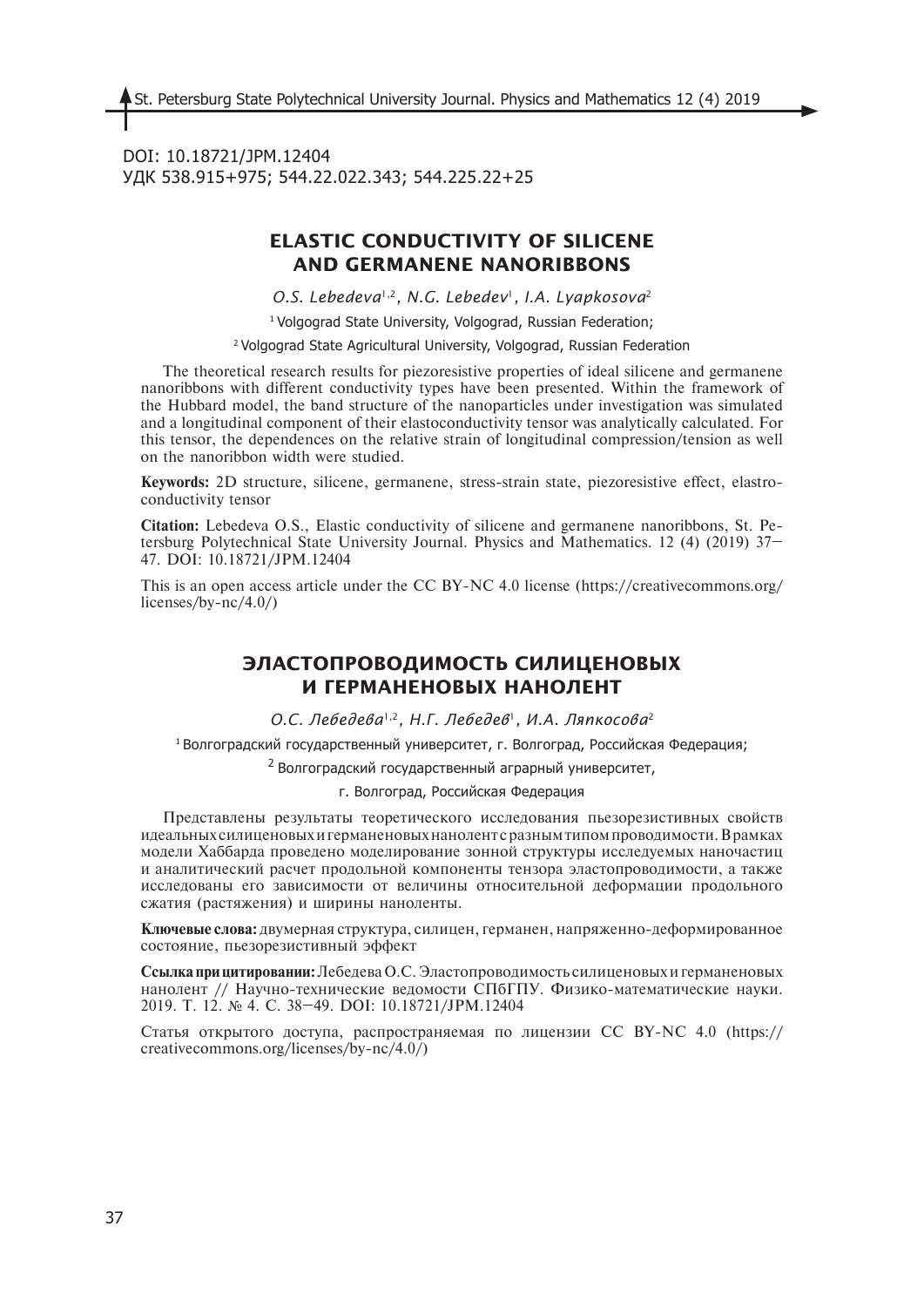#### **Introduction**

New carbon-based nanostructures synthesized in 2004, such as graphene and graphene nanoribbons, proved to be materials with a unique set of physicochemical properties that can be used in a wide range of applied problems [1–4]. The electronic characteristics of graphene vary and depend on the nature and concentration of structural defects, atoms and atomic groups adsorbed on its surface. Graphene is one of the main candidates for components of future nanoelectronics, instead of silicon. The main obstacle to widespread use of graphene in electronics is its band structure, characterized by narrow band gap; there is ongoing research focused on expanding it.

Silicene, a material similar to graphene, consisting of a two-dimensional layer of silicon atoms that make up two sublattices displaced relative to each other, was theoretically predicted in 1994 and synthesized for the first time in 2010 [5]. The width of the band gap can be controlled using an electric field, making it possible to construct an effective spin polarizer. This material attracts considerable attention due to its diverse potential applications in silicon electronics and spintronics.

Another material similar to graphene was synthesized in 2014: germanene, which, like silicene, has two atomic sublattices displaced relative to each other. The narrow band gap of germanene can be controlled by electric field, adsorption of different atoms, deformation, and interaction with the substrate [6, 7]. Germanene has great potential for applications in solar cells [8]. The calculated Grüneisen parameter of the new material indicates that the dependence on strain is similar to that for silicene [9].

Density functional theory was used in [10] to conduct a comparative study on the mechanical properties of single-layer silicene, germanene, and stanene. It was found that applying a uniaxial load to each material can alter the electronic nature of buckled structure of the semiconductor to metallic character.

Optical properties of silicene and germanene under uniform compression strain were investigated within density functional theory in [11]. The results indicate that the response of the optical field strongly depends on the magnitude of the applied load. With compression strain applied in silicene and germanene, the band gap decreases at the Dirac points and ultimately reaches zero. Absorption of light along the zigzag direction is greater than in the armchair direction in both structures.

A new direction of condensed matter physics that has evolved in recent years is straintronics. It uses physical phenomena in matter induced by deformations arising in micro-, nano- and heterostructures with external controlling fields, altering the electronic structure of this matter, and, as a result, modifying its electrical, magnetic, optical and other properties [12].



Fig. 1. Fragment of nanoribbon structure with selected coordinate system:  $\Delta_1$ ,  $\Delta_2$ ,  $\Delta_3$  are the vectors of distance between the nearest neighbors;  $a_1$ ,  $a_2$  are the translation vectors; α is the angle between the translation vectors; θ is the chiral angle; **C***<sup>h</sup>* is the chiral vector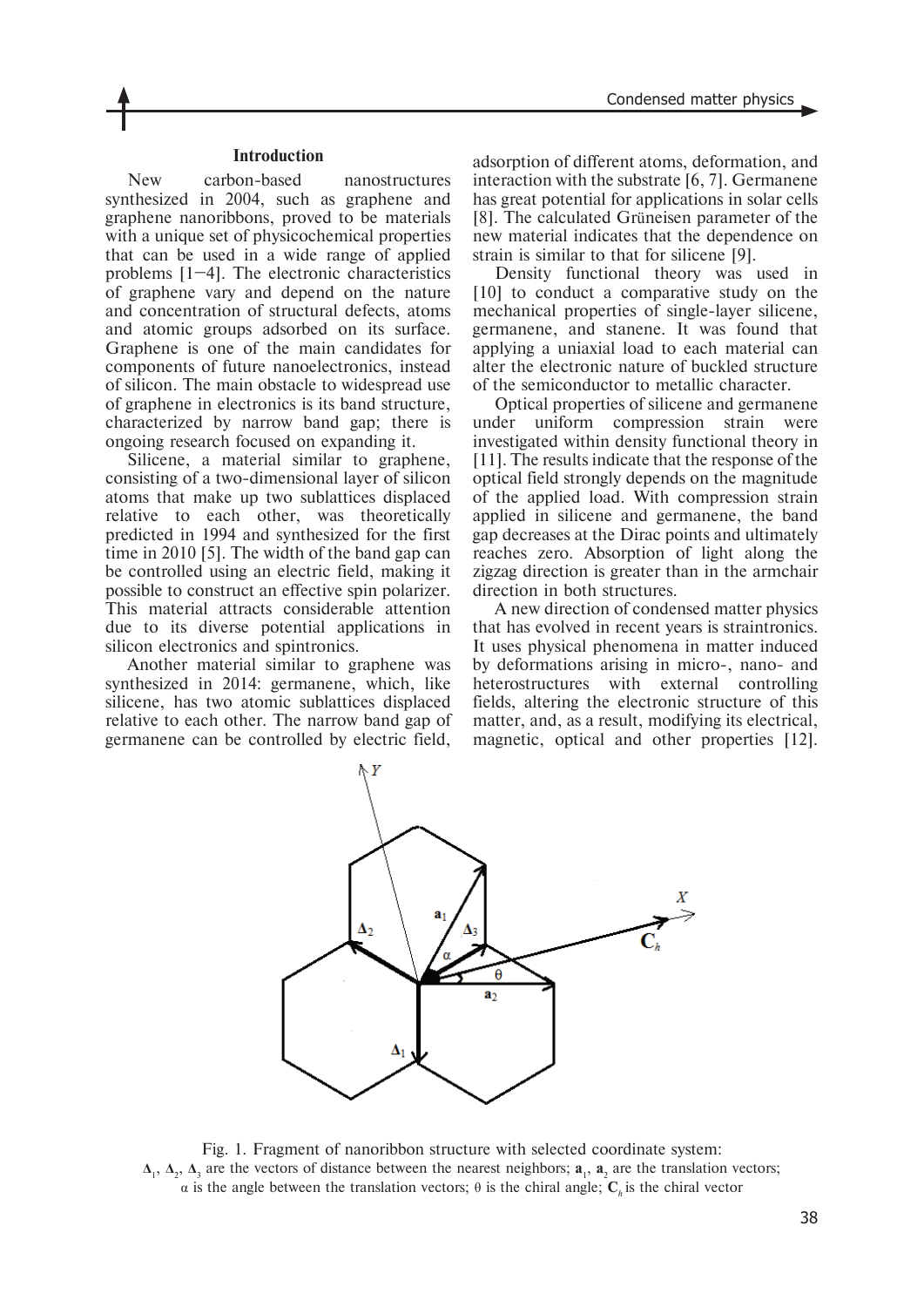Such effects make it possible to create a new generation of information-sensing devices. For example, a transistor based on graphene with strain-induced suppression of ballistic conductivity (piezoconductivity) was proposed in [13]. Similar transistors can also be developed based on germanene and silicene; effects of strain in these materials are the focus of much research.

This paper presents the results of theoretical study on the piezoresistive properties of perfect silicene (Si) and germanene (Ge) nanoribbons (NR), SiNR and GeNR.

#### **Model of electronic structure of deformed graphene nanoribbons**

A two-dimensional hexagonal graphene layer was chosen as a geometric model of the nanoribbon. Fig. 1 shows a fragment of such a crystalline structure, with the chiral vector

$$
C_h = n\mathbf{a}_1 + m\mathbf{a}_2,
$$

the angle  $\alpha$  between the primitive translation vectors  $\mathbf{a}_1$  and  $\mathbf{a}_2$ , as well as the interatomic distance vectors **Δ***i*.

The coordinate system is selected so that the ribbon width is measured along the *OX* axis using the chiral vector  $C_{h}$  and the *OY* axis is directed along the length of the ribbon. The angle  $\theta$  between the vectors  $C_h$  and  $a_1$  counted from the translation vector  $\mathbf{a}_{1}$ , lies in the range from 0° to 30° and is called the chiral angle [4].

A mathematical model of the electronic structure of undeformed nanoribbons is constructed based on their geometric structure and the band structure of the hexagonal layer. The band structure of nanoribbons within the framework of the strong coupling method using Hückel approximations and approximate nearest neighbors has the following general form [4]:

$$
\varepsilon(\mathbf{k}) = \pm \gamma_0 \left\{ 3 + 2\cos(\mathbf{k} \mathbf{a}_1) +
$$
  
+2cos( $\mathbf{k} \mathbf{a}_2$ ) + 2cos( $\mathbf{k} (\mathbf{a}_1 - \mathbf{a}_2)$ )} \right\}^{1/2} =  
=  $\pm \gamma_0$   

$$
\left\{ 1 + 4\cos\left( \frac{\mathbf{k} (\mathbf{a}_1 + \mathbf{a}_2)}{2} \right) \cos\left( \frac{\mathbf{k} (\mathbf{a}_1 - \mathbf{a}_2)}{2} \right) \right\}^{1/2} + 4\cos^2\left( \frac{\mathbf{k} (\mathbf{a}_1 - \mathbf{a}_2)}{2} \right) \right\}^{1/2},
$$

where  $\gamma_0$  is the hopping integral, the matrix element of electron transition between neighboring atoms; **k** is the wave vector, one of the components of which is quantized along the width of the ribbon.

The Fermi level in dispersion relation (1) is taken as 0 eV.

The condition for quantization of the wave vector **k** along the direction of the chiral vector  $C<sub>h</sub>$  can be written as follows [4]:

$$
\mathbf{k} \cdot \mathbf{C}_b = 2\pi q, q = 1, 2, \dots
$$
 (2)

The components of the wave vector  $k<sub>n</sub>$  and  $k_{\perp}$  should be chosen so that they are codirectional with the chiral vector  $C$  and the length of the nanoribbon, respectively, i.e.,

$$
\mathbf{k}_{x} \uparrow \uparrow \mathbf{C}_{h}, \mathbf{k}_{y} \perp \mathbf{C}_{h}.
$$

The magnitude of the chiral vector of undeformed nanoribbons can be represented, in accordance with its definition, in the following known form [1]:

$$
\mathbf{C}_{\mathbf{h}0} = \sqrt{n \cdot \mathbf{a}_1^2 + m \cdot \mathbf{a}_2^2 + 2nma_1\mathbf{a}_2} =
$$
  
=  $a\sqrt{n^2 + m^2 + nm}$ . (3)

Using representation (3) and conditions (2), we can obtain an explicit expression for quantization of the transverse component of the wave vector:

$$
k_x a = \frac{2\pi q}{\sqrt{n^2 + m^2 + nm}},
$$
  
 
$$
q = 1, 2, ..., \left[\sqrt{n^2 + m^2 + nm}\right].
$$
 (4)

Arguments of trigonometric functions in expression (1) for band structure can be written, based on geometric transformations corresponding to Fig. 1, as follows:

$$
\frac{\mathbf{k}(\mathbf{a}_{1} + \mathbf{a}_{2})}{2} = \left(\frac{1}{\sqrt{n^{2} + m^{2} + nm}} \times \frac{2}{\sqrt{n^{2} + m^{2} + nm}}\right)
$$
\n
$$
\times \left(\frac{3\pi q(n+m)}{2\sqrt{n^{2} + m^{2} + nm}} + \frac{\sqrt{3}k_{y}a(n-m)}{4}\right),
$$
\n
$$
\frac{\mathbf{k}(\mathbf{a}_{1} - \mathbf{a}_{2})}{2} = \left(\frac{1}{\sqrt{n^{2} + m^{2} + nm}} \times \frac{\pi q(n-m)}{2\sqrt{n^{2} + m^{2} + nm}} - \frac{\sqrt{3}k_{y}a(n+m)}{4}\right).
$$
\n(5)

As a result, expression (1) and relations (5) completely determine the energy spectrum of electrons of undeformed nanoribbons.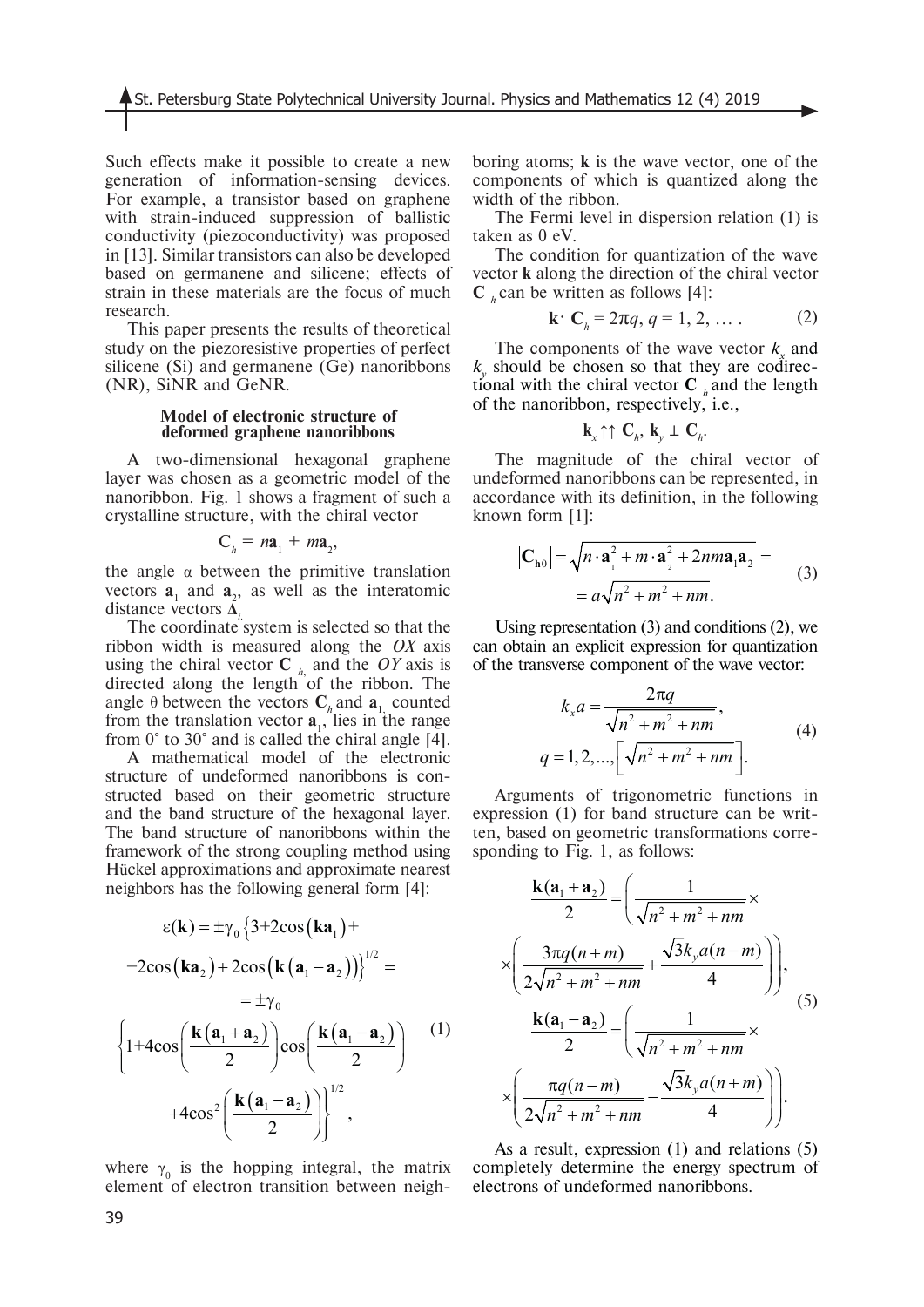According to theory of electronic structure of graphene nanoribbons [4], a set of dispersion curves of the electronic spectrum, numbered by the integer *q*, is formed by crossing the two-dimensional energy surface of graphene with parallel planes corresponding to the continuous component of the wave vector. The position of these planes relative to the Brillouin zone is determined by the value of the discrete  $k<sub>n</sub>$ component of the wave vector (in accordance with quantization condition (2)).

The deformed state of a crystallite is generally characterized by a distortion tensor,

$$
u_{\mu\eta} = \partial_{\eta} (\mathbf{r}' - \mathbf{r})_{\mu}, (\mu, \eta = x, y, z),
$$

where **r, r**' are the radius vectors of the initial and final position of some point of the crystallite [14].

The diagonal elements of the tensor characterize the relative elongation of the sample along the corresponding direction, the off-diagonal elements determine the rotation angle of the linear element under strain.

In accordance with the definition of the distortion tensor, the energy spectrum of deformed nanoribbons is formulated by modifying the scalar products that appear in the arguments of trigonometric functions in expression (1) for the electronic spectrum. The change in the primitive cell of a nanoribbon under tensile load is shown in Fig. 2. The figure illustrates the model where strain induces not only the change in interatomic bond lengths,  $\Delta_i$  ( $\Delta_i = R_0(1 + \delta)$ ), by their relative elongation  $\delta$  ( $\delta = \Delta R/R_0$ ) but also in the angle  $\alpha$  between the translation vectors ( $\alpha = \alpha_0 + \Delta \alpha$ , where  $\alpha_0 = \pi/3$  is the angle between the translation vectors in the undeformed lattice,  $\Delta \alpha$  is the angle change due to deformation), and, therefore, in the projections of the translation vectors **a**<sub>1</sub> and **a**2 on the О*X* and О*Y* axes of the selected coordinate system.

The expression for the band structure of deformed nanoribbons can be obtained based on geometric transformations (see Fig. 2). As a result, the electronic spectrum of such nanoribbons within the framework of the strong binding method takes the form

$$
\varepsilon(\mathbf{k}) = \pm \gamma \left( 1 + 4 \cos \left[ \pi n A_1 + B_1 \right] \times \right. \times \cos \left[ \pi n A_2 - B_2 \right] + \left. + 4 \cos^2 \left[ \pi n A_2 - B_2 \right] \right)^{\frac{1}{2}},\tag{6}
$$

where the following notations are introduced for the general case:



Fig. 2. Positions of interatomic vectors  $\Delta_1$ ,  $\Delta_2$ ,  $\Delta_3$  after tensile or compressive strain taking into account their rotation through the angle  $\Delta \alpha$ ; **F**<sub>y</sub> is the tensile (compressive) force. The remaining notations are given in the caption to Fig. 1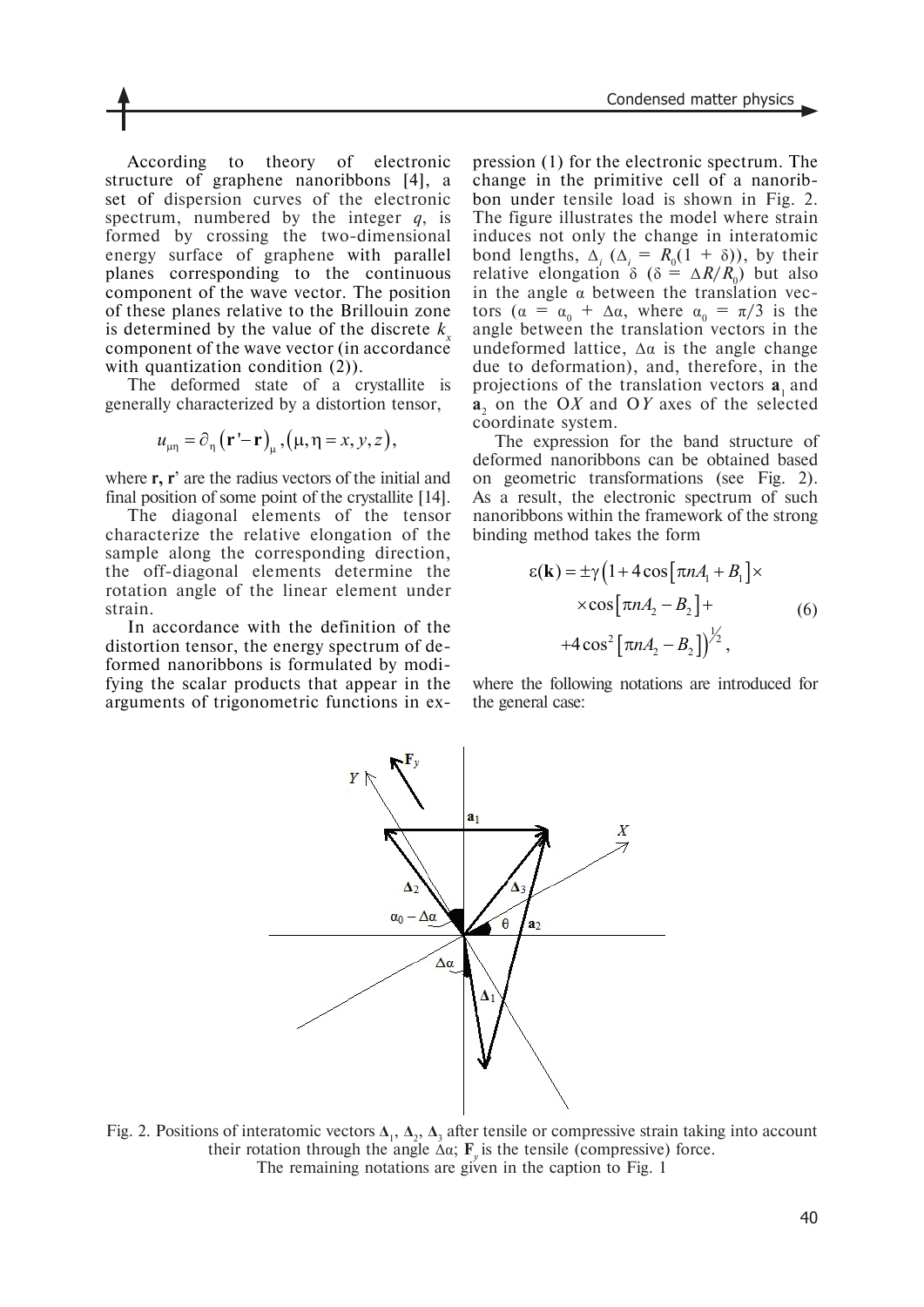$$
A_1 = \frac{F \cos \alpha + G \sin \alpha}{A \cos \alpha + B \sin \alpha},
$$
  
\n
$$
B_1 = k_y R_0 (1 + \delta) (-G \cos \alpha + F \sin \alpha),
$$
  
\n
$$
A_2 = \frac{-E \cos \alpha}{A \cos \alpha + B \sin \alpha},
$$
  
\n
$$
B_2 = k_y R_0 (1 + \delta) E \sin \alpha,
$$
  
\n
$$
A = n \sin \theta \cos(2\alpha_0) + m \cos \theta \cos(\alpha_0/2),
$$
  
\n
$$
B = \sin \theta [n \sin(2\alpha_0) + m \cos(\alpha_0/2)],
$$
  
\n
$$
E = \sin \theta \sin(\alpha_0/2) + \cos \theta \cos(\alpha_0/2),
$$
  
\n
$$
F = \sin \theta \cos(2\alpha_0) + \cos \theta \cos(\alpha_0/2),
$$
  
\n
$$
G = \sin \theta [ \sin(2\alpha_0) + \cos(\alpha_0/2)].
$$

The change in the transverse dimensions (width) of the nanoribbon due to strain is taken into account by modifying the magnitude of the chiral vector  $C_{h_n}$  which, in accordance with the definition of Poisson's ratio and direct proportionality of the main geometric dimensions of nanotubes to the lattice parameters, can be calculated by the following formula:

$$
C_h = (1 - \mathbf{v} \cdot \mathbf{\delta}) C_{h0}, \tag{8}
$$

where ν is Poisson's ratio whose value varies in the range  $v = 0.19 - 0.27$ .

Relation (8) and the selected geometric model of deformed nanoribbons make it possible to find the angle  $\alpha$  between the translation vectors in the deformed hexagonal lattice included in the expressions for coefficients (7) of the nanoribbon spectrum (6):

$$
\sin \alpha = \frac{BC + A\sqrt{B^2 - C^2 + A^2}}{A^2 + B^2},
$$
 (9)

where

$$
C = \frac{1 - v\delta}{1 + \delta} \Big[ \sin \theta \Big( n \cos \alpha_0 + m \cos^2 (\alpha_0 / 2) \Big) + \\ + \frac{m}{2} \cos \theta \sin \alpha_0 \Big],
$$

and the coefficients *A* and *B* are expressed by Eq. (8).

The procedure for calculating the dependence of the hopping integral  $\gamma$  on the relative strain δ using carbon nanotubes as an example is described in detail in [15–18].

The following values of relative tensile (compressivee) strain were used for theoretical calculations:

$$
\delta = +0.250
$$
;  $\pm 0.104$ ;  $0.069 \pm$ ;  $0.035 \pm$ .

Finding the band structure of perfect nanoparticles taking into account scattering effects, for example, the Coulomb interaction of electrons at one site, consists in finding the poles of Green's functions [19] within the Hubbard model [20], which is described in [17] for the case of achiral carbon nanotubes.

The electronic spectrum of the deformed nanoribbon can then be represented as

$$
E(\mathbf{k}) = \frac{1}{2} \Big[ \varepsilon(\mathbf{k}) + U \pm
$$
  
 
$$
\pm \Big( \varepsilon(\mathbf{k})^2 - 2\varepsilon(\mathbf{k})U(1 - 2n_{-\beta}) + U^2 \Big)^{\frac{1}{2}} \Big],
$$
 (10)

where  $\varepsilon(k)$  is the band structure of deformed perfect nanoribbons, expressed by Eq. (6); *U* is the energy of the Coulomb interaction of electrons at one site, which can be estimated, for example, using the semi-empirical MNDO method from quantum chemistry [21];  $n_{-\beta}$  is the number of electrons with opposite spin already located in the zone.

No fundamental qualitative differences could be found for the obtained band structures of semiconductor SiNR and GeNR nanoribbons of the armchair type, in comparison with the energy spectrum of undeformed nanowires. Quantitative analysis points to narrowing band gap, conduction and valence bands, leading to increased density of electronic states in case of compression and, conversely, broadening of these bands (decreased density of states) under tensile strain. A similar result was observed for deformed achiral (armchair and zigzag) nanotubes, as well as for achiral carbon nanotubes studied in [15–18].

Axial tension (compression) also changes the band structure of conducting armchair and zigzag SiNR and GeNR nanoribbons in the manner described above; this does not make them fundamentally different from armchair nanoribbons, except for one notable aspect: the band gap is absent in such nanoribbons and does not appear under small strain. Strain-induced opening of the band gap is observed in mixed nanoribbons, as in the case of chiral carbon nanotubes [23], where Mott-type conductor semiconductor and semiconductor  $\rightarrow$ conductor transitions due to axial tensile (compressive) strain become possible.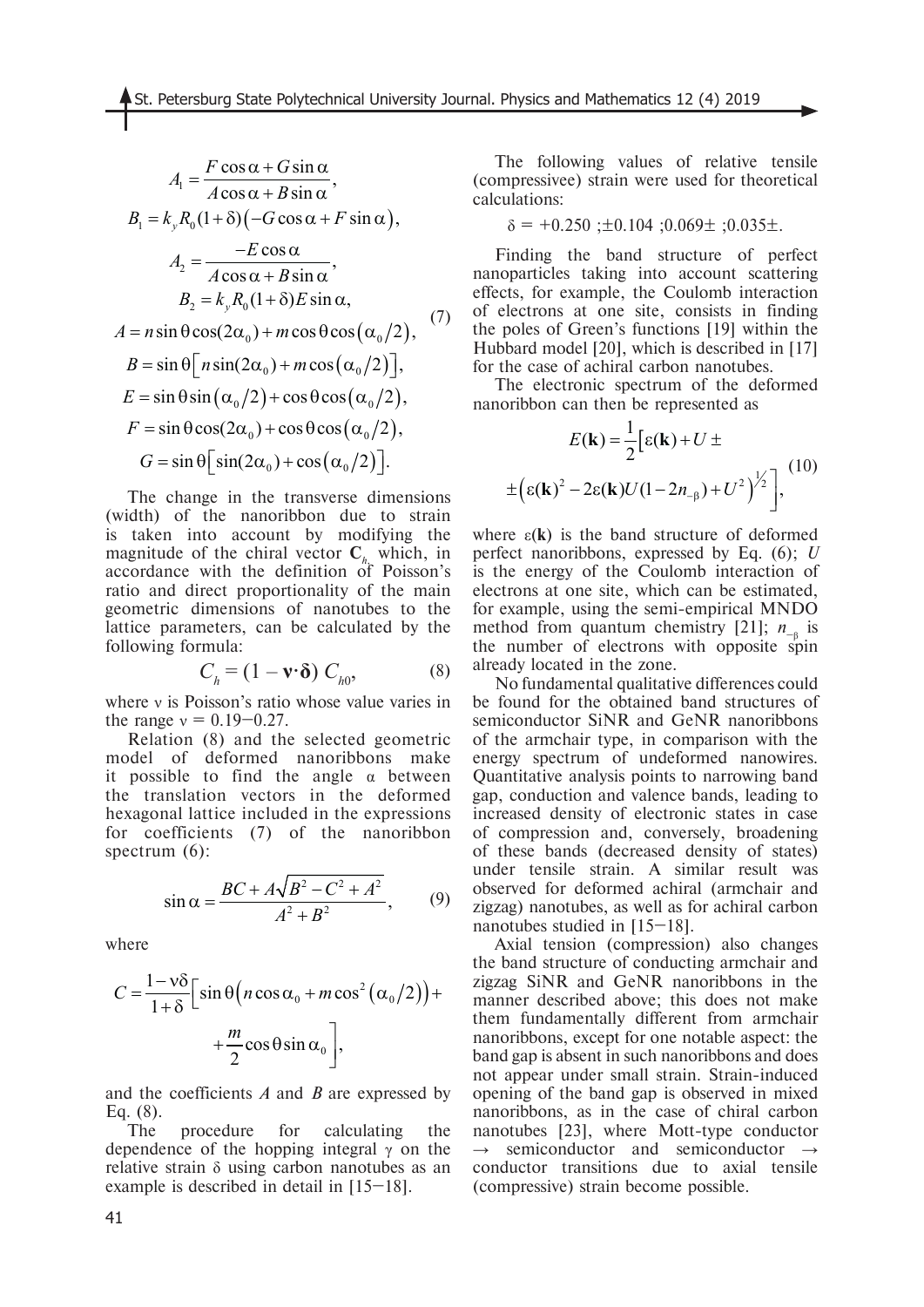#### **Elastoconductivity of nanoribbons**

Simulation of piezoresistive constants, in particular, the axial component of the elastoconductivity tensor of nanowires, was carried by the technique described in detail in [15–17]. In accordance with the definition of the elastic conductivity tensor [22], its longitudinal component for quasi-onedimensional structures can be expressed by the following formula:

$$
M = \frac{\Delta \sigma}{\sigma_0} \frac{1}{\delta},\tag{11}
$$

where *M* is the longitudinal component of 4th-order elastoconductivity tensor (*M* =  $m_{\text{zzz}}$ );  $\sigma_0$  is the longitudinal component of 2nd-order tensor of specific conductivity σ*zz* of an undeformed crystal;  $Δσ$  is the change in the longitudinal component of the conductivity tensor due to crystallite strain ( $\Delta \sigma = \sigma - \sigma_0$ , σ is the longitudinal component of the 2nd-order tensor of specific conductivity σ*zz* of the deformed crystal).

The longitudinal component of the zerophonon conductivity tensor of nanoribbons was calculated within the Kubo–Greenwood theory [19] using Green's function method with the Hubbard model Hamiltonian [20]. The final expression for the longitudinal conductivity of nanoribbons used in the calculations of the constant *M*has the following form [17]:

$$
\sigma = 2 \frac{i\pi e^2}{k_B T V} \sum_{\mathbf{k}, \beta} \sum_{\mathbf{q}, \lambda} \nu(\mathbf{k}) \nu(\mathbf{q}) < n_{\mathbf{k}\beta} > \left[ \langle n_{\mathbf{q}\lambda} \rangle + \delta_{\mathbf{k}\mathbf{q}} \delta_{\beta\lambda} \left( 1 - \langle n_{\mathbf{k}\beta} \rangle \right) \right],
$$
 (12)

where *V* is the crystallite volume;  $k_B$  is the Boltzmann constant; *T* is absolute temperature; *e* is the elementary charge; **k**, **q** are two-component wave vectors within the Brillouin zone;  $\beta$ ,  $\lambda$  are the spin indices;  $\langle n_{\mathbf{k}\beta} \rangle$  is the average number of particles in a quantum state with the wave vector **k** and spin β, expressed by the Fermi–Dirac distribution function; *v* is the longitudinal component of the electron velocity vector in the Brillouin zone.

The velocity vector is found by conventional means using the electronic spectrum (10):

$$
\mathbf{v}(\mathbf{k}) = \frac{1}{\hbar} \frac{\partial E(\mathbf{k})}{\partial \mathbf{k}}.
$$
 (13)

Since numerous studies of the transport properties of Dirac materials, for example, graphene nanoribbons, point to ballistic (zerophonon) nature of electronic conductivity [4], using the Hubbard model, which does not include the electron-phonon interaction, seems appropriate.

Figs. 3 and 4 show the component *M* of the elastic conductivity tensor depending on the relative strain  $\delta$  equal to

$$
\begin{array}{r} -0.067, \ -0.045, \ -0.022, \\ +0.022, \ +0.045, \ +0.067, \ +0.250 \end{array}
$$

for armchair (Arm) and zigzag (Zg) SiNR and GeNR nanoribbons of different widths: *n*Arm (*n* = 9, 10, 50 and 100) and *m*Zg (*m* = 5 and 10) (the values are given in primitive cells). Numerical results were obtained at  $T = 300$  K. The calculated points are connected by solid lines to visually illustrate the trend in the variation of the constant *M*. Notably, the point  $\delta = 0$  is not defined.

As follows from Figs. 3 and 4, the longitudinal component *M* of conducting armchair (9Arm) and zigzag (5Zg, 10Zg) nanoribbons is positive, and the behavior of this component completely correlates with the changes in the band structure of the nanoribbons, described above. A common trend for the given conducting nanoribbons is monotonic growth (or decrease) of *M* with increasing relative tensile (compressive) strain δ. A similar behavior is observed for conducting achiral carbon nanotubes [16, 17]. Despite the increase in the width of the conduction band and the decrease in the density of states at the Fermi level with increasing  $\delta$ , the specific conductivity of the objects increases, which leads to monotonic growth of the component *M*. The reason for this effect is that the increasing number of charge carriers with increasing energies contribute to specific conductivity of the crystallite. Thermal fluctuations lead to filling of the conduction band of the nanoribbon by electrons according to the Fermi–Dirac distribution function. Modification of the electronic spectrum leads to a change in specific conductivity, taking into account all possible filled electronic states, and, consequently, to increase in the component *M* with increasing δ.

The longitudinal component *M* is negative for semiconductor armchair (10Arm, 50Arm, 100Arm) SiNR and GeNR nanoribbons but also monotonically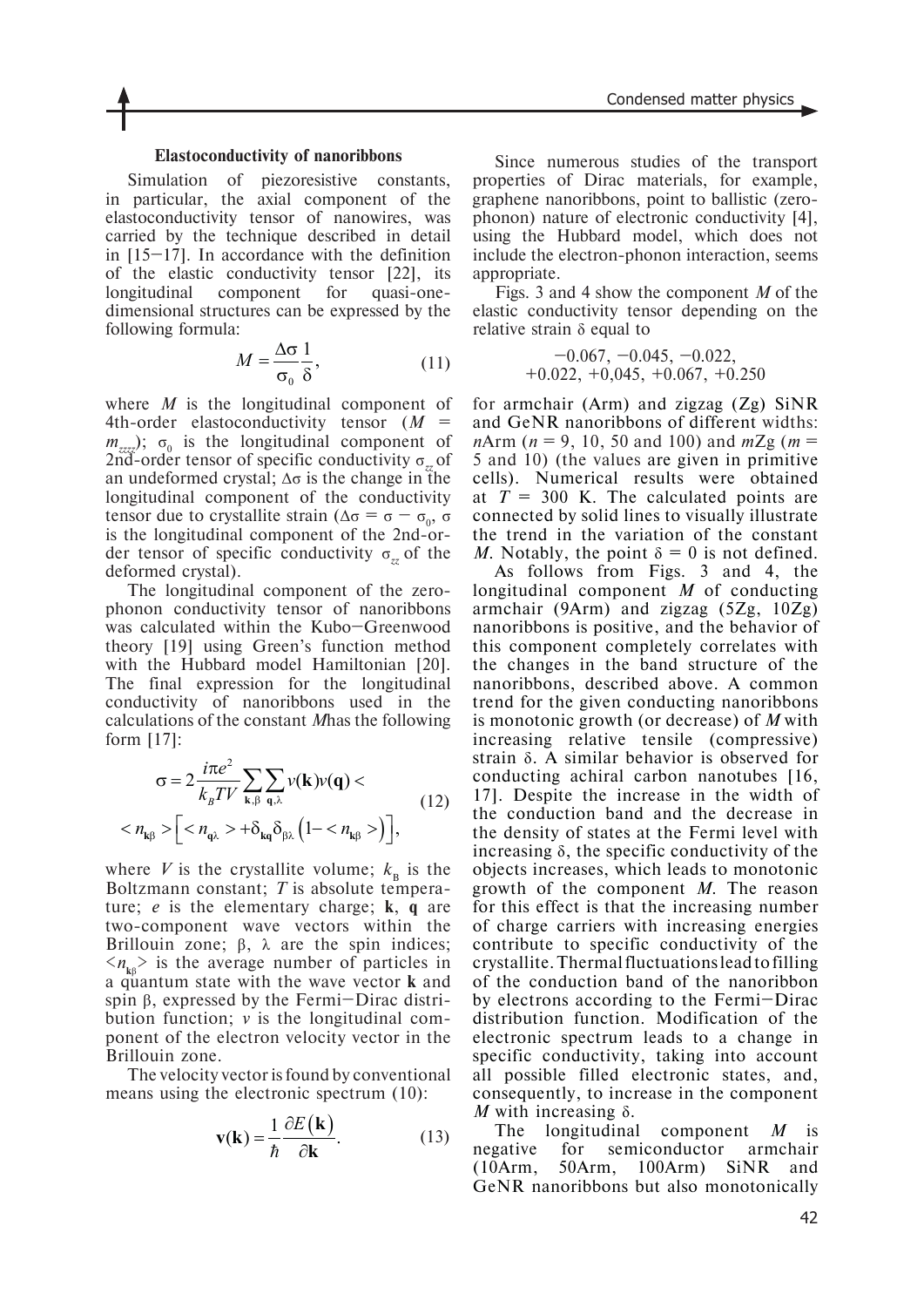

Fig. 3. Longitudinal component *M* of elastic conductivity tensor of armchair (Arm) SiNR and GeNR nanoribbons with a width of 10 (*a*), 50 (*b*) and 100 (*c*) primitive cells as function of relative strain δ*.* The point  $\delta = 0$  is not defined on all curves.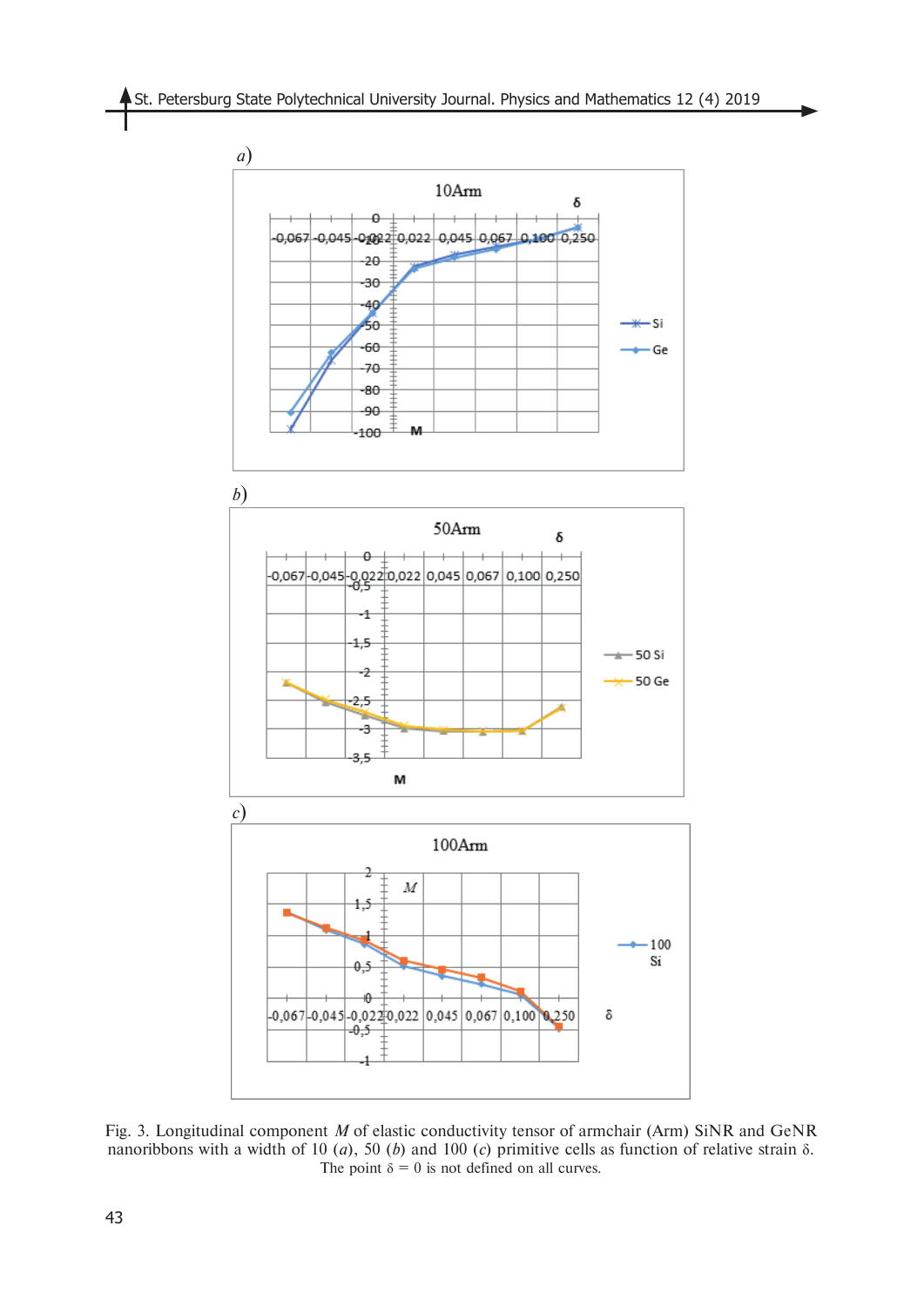increases with increasing  $\delta$ , the same as in case of conducting nanoribbons. The negative value is due to a decrease in conductivity with increasing strain. This effect is also a consequence of the behavior of the band structure of deformed semiconductor nanoribbons, where the band gap broadens and, therefore, the number of occupied states in the conduction band decreases. A similar behavior of the constant *M* is observed for conducting achiral carbon nanotubes [16, 17].

Applying the above-described technique for calculating the longitudinal component of the elastic conductivity tensor to study of piezoresistive properties of carbon nanotubes [16, 17] yielded results that are in good agreement with the data given in literature on the piezoresistive properties of carbon structures [24, 25]. Therefore, it should be expected that due to similar approaches to describing the band structure, graphene nanoribbons (Dirac structures) possess qualitatively identical piezoresistive properties. There are as yet no data in literature relating to nanoribbons of the graphene family, including silicene and germanene.



Fig. 4. Longitudinal component *М* of elastic conductivity tensor of zigzag (Zg) SiNR and GeNR nanoribbons with a width of 5 (*а*) and 10 (*b*) primitive cells as function of relative strain δ. The point  $\delta = 0$  is not defined on all curves.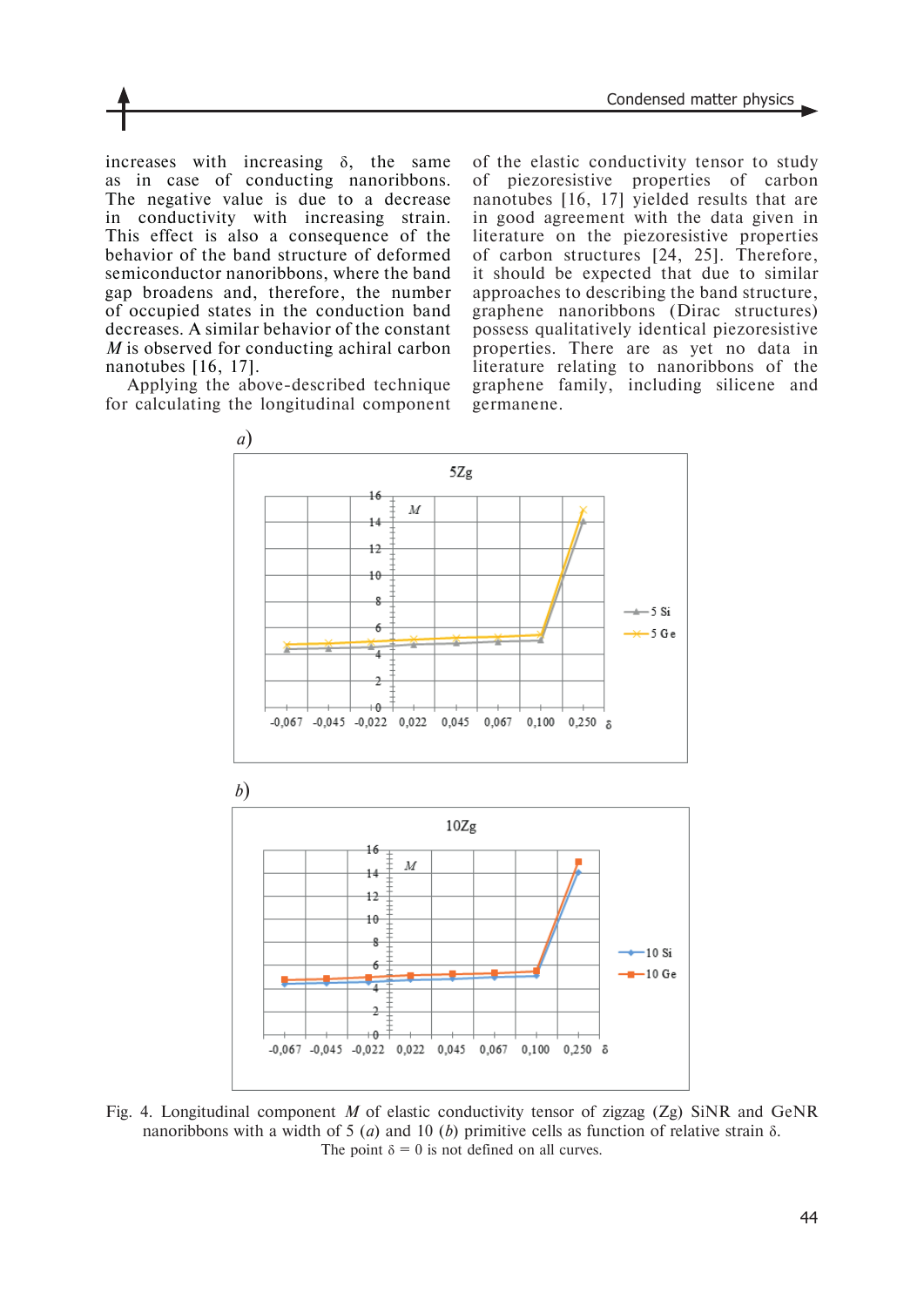#### **Conclusion**

We have carried out theoretical study of piezoresistive properties of perfect silicene and germanene nanoribbons with different types of conductivity within the framework of the Hubbard model, finding several peculiarities in the behavior of the longitudinal component of the elastoconductivity tensor, described above. Quantitative study of the constant *M* depending on the magnitude of the strain and the width of the nanoribbon yields a more complete picture of the variation in the conductivity of nanoribbons due to tensile or compressive

1. **Morozov S.V., Novoselov K.S., Geim A.K.,** Electronic transport in graphene, Phys. Usp. 51 (7) (2008) 744–748.

2. **Lozovik Yu.E., Merkulova S.P., Sokolik A.A.,** Collective electron phenomena in graphene, Phys. Usp. 51 (7) (2008) 727–744.

3. **Chernozatonskii L.A., Sorokin P.B., Artukh A.A.**, New nanostructures based on graphene: physical and chemical properties and applications, Russ. Chem. Rev. 83 (2014) 251–279.

4. Physics of graphene, Edited by Aoki H., Dresselhaus M.S. (Nanoscience and Technology), Springer International Publishing, 2014.

5. **Gert A.V., Nestoklon M.O., Yassievich I.N.,** Band structure of silicene in the tight binding approximation, JETP. 121 (1) (2015) 115–121.

6. **Acun A., Zhang L., Bampoulis P., et al.,** Germanene: the germanium analogue of graphene, Journal of Physics: Condensed Matter. 27 (44) (2015) 443002.

7. **Behzad S.,** Effect of uni-axial and biaxial strains and vertical electric field on free standing buckled germanene, Journal of Electron Spectroscopy and Related Phenomena. 229 (December) (2018) 13–19.

8. **Ould NE M.L., El hachimi A.G., Boujnah M., et al.,** Comparative study of electronic and optical properties of graphene and germanene: DFT study, Optik. 158 (April) (2018) 693–698.

9. **Kaloni T.P., Schwingenschlugl U.**, Stability of germanene under tensile strain, Chemical Physics Letters. 583 (17 September) (2013) 137–140.

10. **Mortazavi B., Rahaman O., Makaremi M., et al.,** First-principles investigation of mechanical properties of silicene, germanene and stanine, Physica E: Low-dimensional Systems and Nanostructures. 87 (March) (2017) 228–232.

11. **Kazemlou V., Phirouznia A.,** Influence of compression strains on photon absorption of silicene and germanene, Superlattices and

strain. In addition, the longitudinal component of the elastic conductivity tensor of germanene nanoribbons slightly exceeds the component of silicene nanoribbons.

The results obtained can be used for developing electromechanical nanosensors based on the piezoresistive effect, whose main structural element are silicene and germanene nanoribbons.

The study was financially supported by the Russian Foundation for Basic Research as part of scientific project no. 18-31-00130.

# **REFERENCES**

Microstructures. 128 (April) (2019) 23–29.

12. **Bukharaev A.A., Zvezdin A.K., Pyatakov A.P., Fetisov Yu.K.,** Straintronics: a new trend in micro- and nanoelectronics and material science, Phys. Usp. 61 (12) (2018) 1175–1212.

13. **McRae A.C., Wei G., Champagne A.R.**, Graphene quantum strain transistors, Physical Review Applied. 11 (5) (2019) 054019.

14. **Landau L.D., Lifshitz E.M.,** Theory of elasticity, 2nd ed., Course of theoretical physics, Vol. 7, Pergamon Press, Oxford, 1981.

15. **Lyapkosova O.S., Lebedev N.G.**, Piezoresistive effect in single-walled carbon nanotubes, Physics of the Solid State. 54 (7) (2012) 1501–1506.

16. **Lebedeva O.S., Lebedev N.G.**, The influence of the stretching and compression deformations on the piezoresistance of the carbon nanotubes and graphene nanoribbons, St. Petersburg State Polytechnical University Journal. Physics and Mathematics. (1(189)) (2014) 26–34.

17. **Lebedeva O.S., Lebedev N.G.**, The piezoresistive effect in doped single-walled carbon nanotubes in the "Hubbard-I" approach, St. Petersburg State Polytechnical University Journal. (2(195)) (2014) 149–161.

18. **Lebedeva O.S., Lebedev N.G.,** Deformation change of the band gap of impurity carbon nanotubes, Russian Journal of Physical Chemistry B: Focus on Physics. 8 (5) (2014) 745–751.

19. **Kvasnikov I.A.,** Termodinamika i statisticheskaja fizika. T. 4: Kvantovaja statistika [Thermodynamics and statistical physics, Vol. 4: Quantum Statistics], KomKniga Publ., Moscow, 2005.

20. **Izyumov Ju.A., Chashhin N.I., Alekseev D.S.,** Teorija sil'no korrelirovannyh sistem. Metod proizvodjashhego funkcionala [The theory of strongly correlated systems. Method of generating functional], Reguljarnaja i Haoticheskaja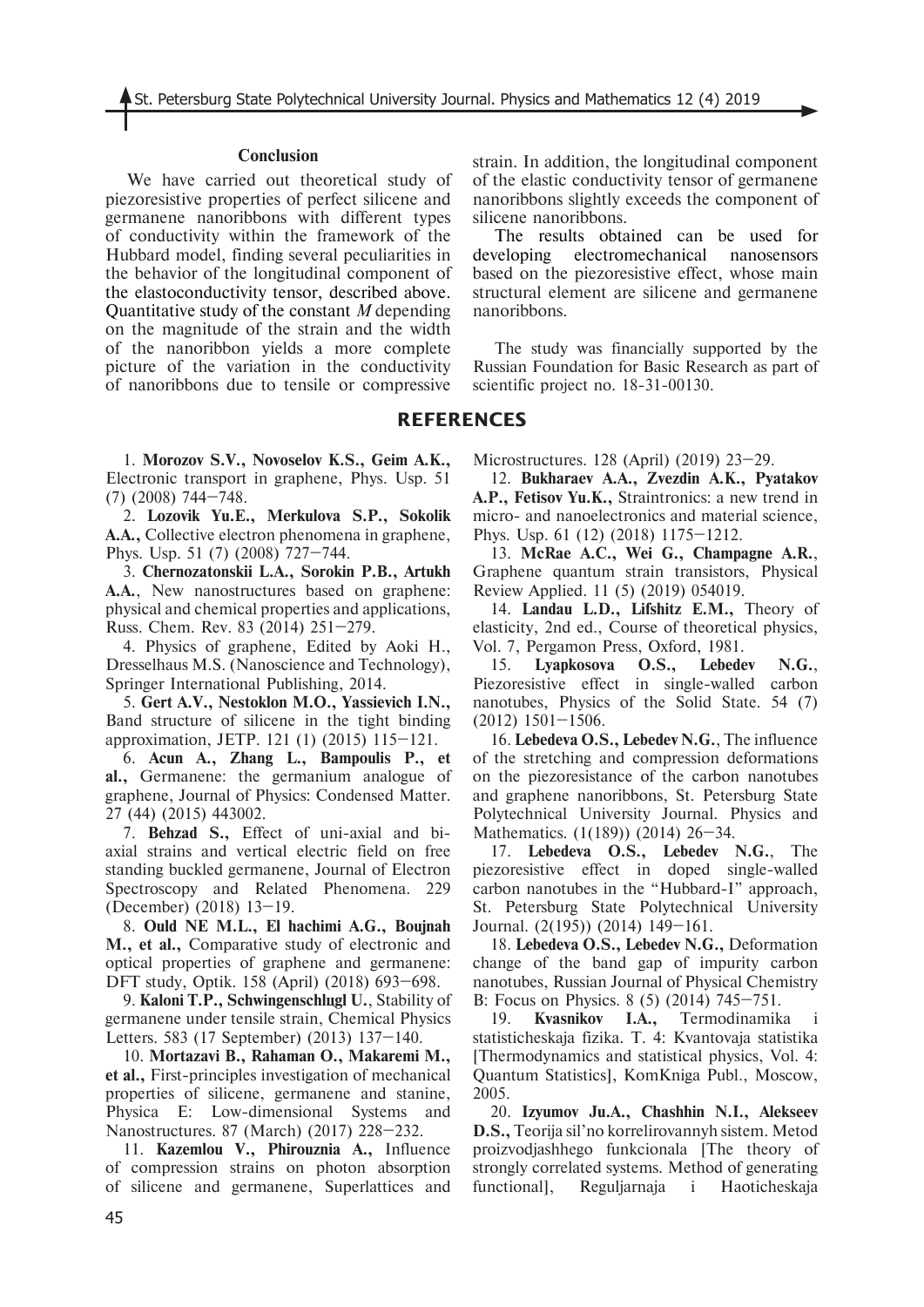Dinamika Publ., Moscow, 2006.

21. **Stepanov N.F.**, Kvantovaya mehanika i kvantovaya himiya [Quantum Mechanics and Quantum Chemistry]. Mir, Moscow, 2001.

22. **Bir G.L., Pikus G.E.**, Symmetry and strain-induced effects in semiconductors, John Wiley & Sons, Inc., New-York, 1974.

23. **Lebedeva O.S., Lebedev N.G., Lyapkosova I.A.**, Piezoconductivity of chiral carbon nanotubes in the framework of the tight-binding

*Received 01.10.2019, accepted 09.12.2019.*

24. **Li Y., Wang W., Liano K., et. al.,** Piezoresistive effect in carbon nanotube films,

Simulation. 21 (1) (2018) 53–63.

Chinese Science Bulletin. 48(2) (2003) 125– 127. 25. **Obitayo W., Liu T.,** A review: carbon nanotube-based piezoresistive strain sensors,

method, Mathematical Physics and Computer

Journal of Sensors. 2012 (2012), ID 652438, DOI 10.1155/2012/652438.

## **THE AUTHORS**

### **LEBEDEVA Olga S.**

*Volgograd State University Volgograd State Agricultural University* 100, University Ave., Volgograd, 400062, Russian Federation **26, University Ave.,** Volgograd, 400002, Russian Federation lebedeva\_os@volsu.ru

#### **LEBEDEV Nikolay G.**

*Volgograd State University* 100, University Ave., Volgograd, 400062, Russian Federation nikolay.lebedev@volsu.ru

#### **LYAPKOSOVA Irina A**

*Volgograd State Agricultural University* 26, University Ave., Volgograd, 400002, Russian Federation lyapkosova\_irina@mail.ru

## **СПИСОК ЛИТЕРАТУРЫ**

1. Морозов С.В., Новоселов К.С., Гейм А.К. Электронный транспорт в графене // Успехи физических наук. 2008. Т. 178. № 7. С. 776–780.

2. Лозовик Ю.Е., Меркулова С.П., Сокоө лик А.А. Коллективные электронные явления в графене // Успехи физических наук. 2008. Т. 178. № 7. С. 758–776.

3. Чернозатонский Л.А., Сорокин П.Б., Артюх А.А. Новые наноструктуры на основе графена: физико-химические свойства и приложения // Успехи химии. 2014. Т. 83. Вып. 3. С. 251–279.

4. Physics of graphene. Edited by Aoki H., Dresselhaus M.S. (Nanoscience and Technology). Switzerland: Springer International Publishiing, 2014. 345 р.

5. Герт А.В., Нестоклон М.О., Яссиевич И.Н. Зонная структура силицена в приблин жении сильной связи // Журнал экспериментальной и теоретической физики. 2015. Т. 148. № 1. С. 133–139.

6. **Acun A., Zhang L., Bampoulis P., et al.,** Germanene: the germanium analogue of graphene // Journal of Physics: Condensed Matter. 2015. Vol. 27. No. 44. P. 443002.

7. **Behzad S.** Effect of uni-axial and bi-axial strains and vertical electric field on free standing buckled germanene // Journal of Electron Spectroscopy and Related Phenomena. 2018. Vol. 229. December. Pp. 13–19.

8. **Ould N.E. M.L., El hachimi A.G., Boujnah M., Benyoussef A., El Kenz A.** Comparative study of electronic and optical properties of graphene and germanene: DFT study // Optik. 2018. Vol. 158. April. Pp. 693–698.

9. **Kaloni T.P., Schwingenschlugl U.** Stability of germanene under tensile strain // Chemical Physics Letters. 2013. Vol. 583. 17 September. Pp. 137–140.

10. **Mortazavi B., Rahaman O., Makaremi M., Dianat A., Cunibertic G., Rabczuk T.** First-principles investigation of mechanical properties of silicene, germanene and stanene // Physica E: